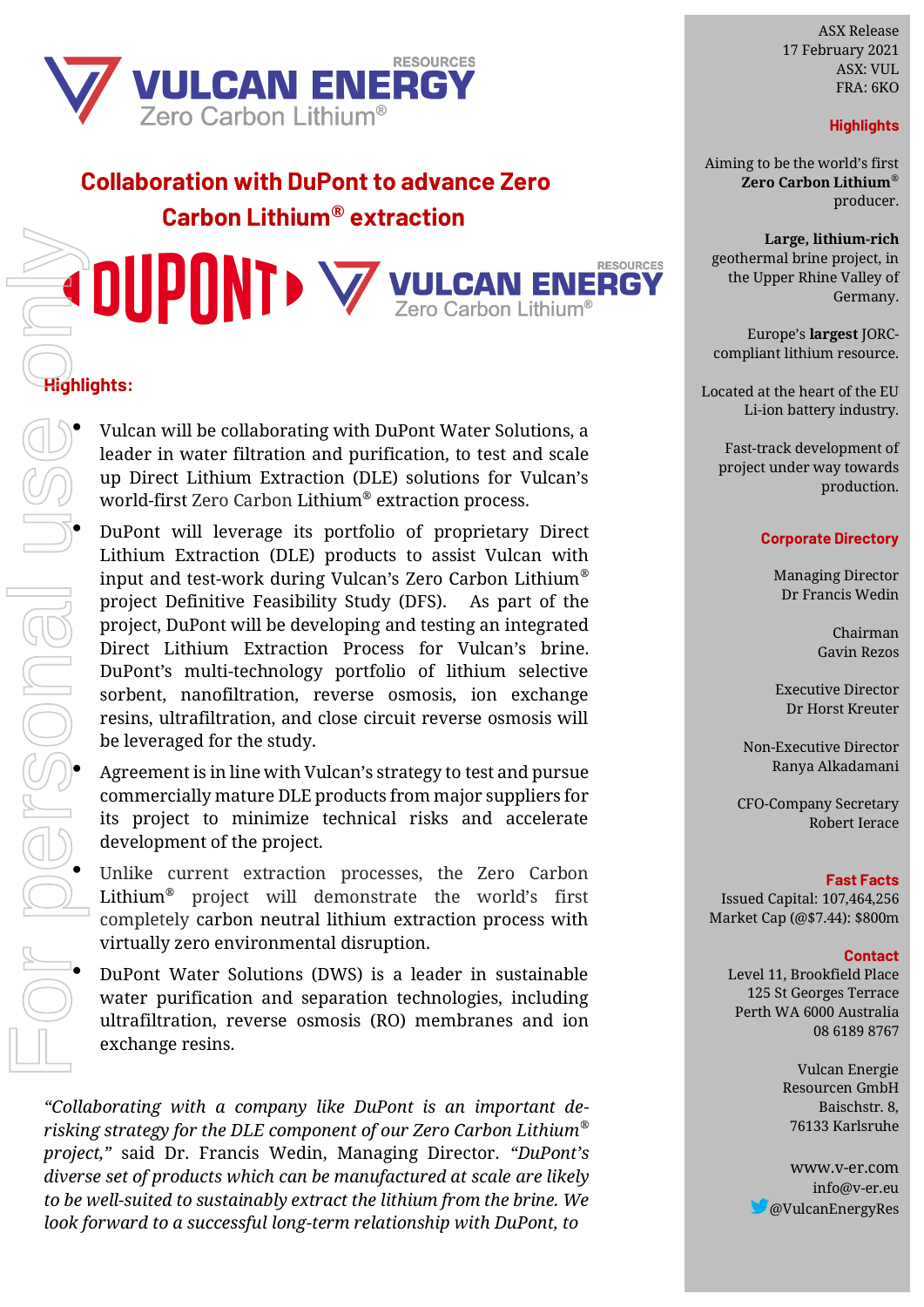

*implement our strategy of becoming a major supplier of our unique Zero Carbon Lithium® hydroxide to the European electric vehicle battery market."*

 $A$ t DuPont, our goal is to create innovative product and process solutions that help the world thrive—with 100 percent of our products by 2030 directly supporting the United Nations' Sustainable Development Goals," said HP Nanda, global vice president and general manager, DuPont Water Solutions. "We are proud to bring our expertise in water filtration and purification to Vulcan Energy's Zero Carbon Lithium® project to minimize the carbon and water footprint of lithium extraction and production—to more sustainably power mobility for years to come."

# **Recent activities by the Company (https://v-er.com/investor-centre/asx-announcements/):**

- Acquisition of world-leading geothermal development team.
- \$120 million placement endorses Zero Carbon Lithium® .
- COO appointment and Vulcan joins lithium ISO committee.
- Positive Pre-Feasibility Study.
- German legislation embraces geothermal energy.
- European Commission Regulation on batteries & CO<sub>2</sub> footprint.
- Appointment of lithium, chemistry & automotive experts to the Executive Team.

# **About Vulcan**

Vulcan Energy Resources is aiming to become the world's first Zero Carbon Lithium**®** producer, by producing a battery-quality lithium hydroxide chemical product with net zero carbon footprint from its combined geothermal and lithium resource, which is Europe's largest lithium resource, in the Upper Rhine Valley of Germany. Vulcan will use its unique Zero Carbon Lithium**®** process to produce both renewable geothermal energy, and lithium hydroxide, from the same deep brine source. In doing so, it will fix lithium's current problems for the EU market: a very high carbon and water footprint of production, and total reliance on imports, mostly from China. Vulcan aims to supply the lithium-ion battery and electric vehicle market in Europe, which is the fastest growing in the world. Vulcan has a resource which can satisfy Europe's needs for the electric vehicle transition, from a zero-carbon source, for many years to come. An DuPont, our goal is to create innovative product and process solutions that help the worker control of the product in the product of the particle safety. The comparison is very more in the found Nation can be found at

# **About DuPont**

DuPont (NYSE: DD) is a global innovation leader with technology-based materials, ingredients and solutions that help transform industries and everyday life. Our employees apply diverse science and expertise to help customers advance their best ideas and deliver essential innovations in key markets including electronics, transportation, construction, water, health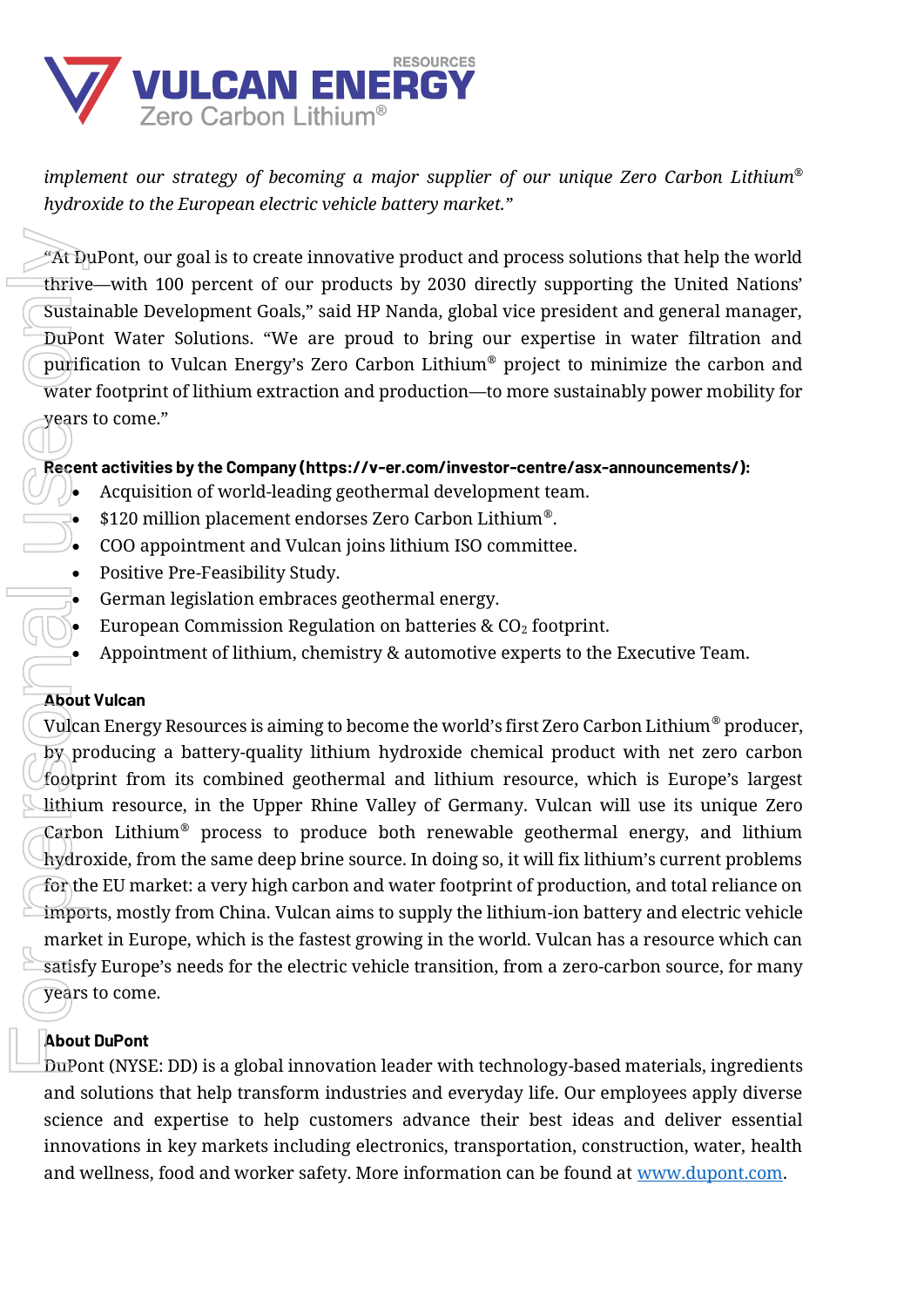



# **For and on behalf of the Board**

Robert Ierace

Chief Financial Officer - Company Secretary

For further information visit www.v-er.com or contact the Company Secretary at info@v-er.eu or 08 6189 8767.

### Disclaimer

Some of the statements appearing in this announcement may be in the nature of forward-looking statements. You should be aware that such statements are only predictions and are subject to inherent risks and uncertainties. Those risks and uncertainties include factors and risks specific to the industries in which Vulcan operates and proposes to operate as well as general economic conditions, prevailing exchange rates and interest rates and conditions in the financial markets, among other things. Actual events or results may differ materially from the events or results expressed or implied in any forward-looking statement. No forward-looking statement is a guarantee or representation as to future performance or any other future matters, which will be influenced by a number of factors and subject to various uncertainties and contingencies, many of which will be outside Vulcan's control.

Vulcan does not undertake any obligation to update publicly or release any revisions to these forward-looking